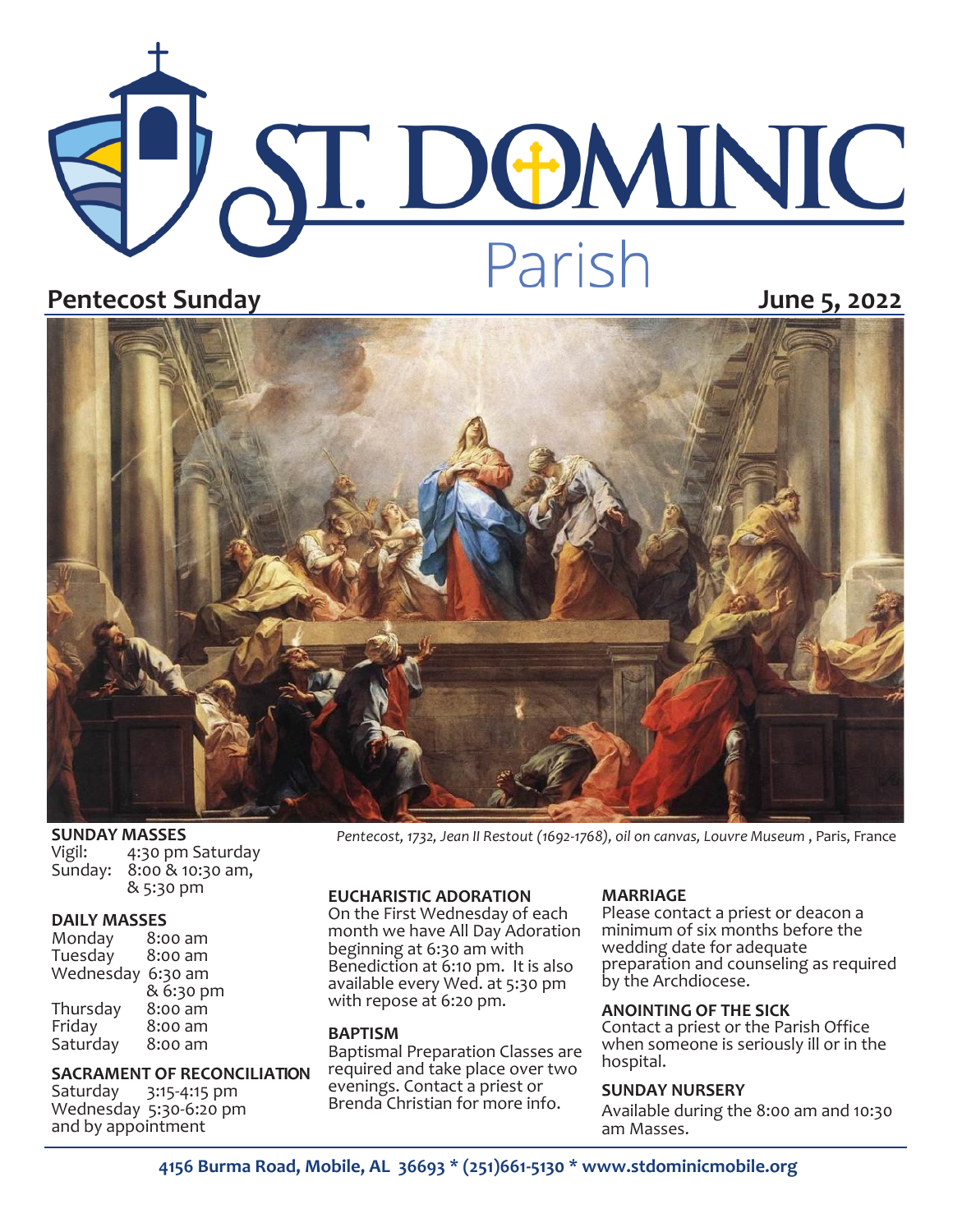#### *Pastor, Rev. Patrick R. Driscoll*

Email: pdriscoll@stdominicmobile.org

*Deacon Robert E. Kirby, Jr.* Email: rkirby@stdominicmobile.org

*Deacon Aldon O. Ward*

Email: award@stdominicmobile.org

*Deacon Wiley J. Christian III*

Email: wchristian@stdominicmobile.org

#### **PARISH OFFICE HOURS**

Monday - Thursday, 8:00 a.m. - 4:00 p.m. Friday, 8:00 a.m. - Noon

**ST. DOMINIC CATHOLIC SCHOOL HOURS**  May  $31 -$  June 10<sup>th</sup> the school office will be open: Mondays –Thursdays 8:00-3:00; Fridays 8:00-Noon

#### **Stewardship**

*"The Advocate, the Holy Spirit whom the Father will send in my name, will teach you everything and remind you of all that I told you."* 

*John 14:26*

The materialism of our society lures us to concentrate more on what we want than on what God wants for us. The relativism of our world tells us that we should be tolerant of all things, that there is no absolute truth. Pray to the Holy Spirit to transform our lives and to guide our thoughts, words and actions. What you put in your head, heart and mind affects your actions. Put good things in and good things will come out.

Please get your registration forms for VBS turned in as soon as possible. They can be found on the Parish website under the "youth" tab or picked up from the Parish Office. There is a form for participants, youth volunteers, and adult volunteers. A published wish list is available on our Facebook page. Thank you!

Thank you for your continued support of the St. Vincent de Paul Society! You can make a donation in the Poor Box in the back of the Church or drop it by our Parish Office.

The readings for this Sunday, June 5, 2022 can be found online using the following link: https://bible.usccb.org/ bible/readings/060522.cfm

#### *Mass Intentions For The Week*

| Sat, June 4     | 4:30 p.m.  | Fr. Sofie $(L)$      |
|-----------------|------------|----------------------|
| Sunday, June 5  | 8:00 a.m.  | Missa Pro Populo     |
|                 | 10:30 a.m. | Antonio Vilaseca (L) |
|                 | 5:30 p.m.  | John Miller (D)      |
| Monday, June 6  | 8:00 a.m.  | Carley Anderson (D)  |
| Tuesday, June 7 | 8:00 a.m.  | Nookie Perez (D)     |
| Wed, June 8     | 6:30 a.m.  | Mark Ulmer (L)       |
|                 | 6:30 p.m.  | Brantley Parsley (D) |
| Thurs June 9    | 8:00 a.m.  | Jimmy Oberkirch (D)  |
| Friday, June 10 | 8:00 a.m.  | Jeanine Wilson (L)   |
| Sat, June 11    | 8:00 a.m.  | Leigh Bailey (D)     |

#### **Please pray for the sick:**

Toni Aldrich Michael Arata Frances Baugh Helen Bender Marguerite Blackard Charlotte Brady Georgette Brocato Mahala Church Susan Coffey David Gonzales Jacque Green Ray Green Barbara Harrington Charlie Hawkins Gabriel Hawkins Katie Histing Cory Kalifeh Mary Kerr Bill Klein Cooper Klein

Tony Laurence Mary Lindamood Sam Lyons Eleesha Neese Rita O'Brien David Poirier Steve Polozola Clarence Pool Doris Powers Sandy Quinnelly Laurie Rel Rose Mary Rehm Phillip Roebling Kim Sanders Louis Seiter Ava Smith Jennifer Phillips Smith Joe Verneuille Antonio Vilaseca Maryneil Walker Claire Zaunbrecher

Please pray for the Repose of the Soul of *Florence Jones*, mother of Russ Wimberly.

If you would like a name added to the sick list please call the Parish Office at (251) 661-5130 or email mwilson@stdominicmobile.org. If you or a loved one is hospitalized, it is important you notify the Parish office if you would like a clergy to visit. The hospitals no longer notify the Parish Offices.

Vicky Klein

**Welcome to St. Dominic Parish**, **Where Stewardship is a Way of Life**  We invite newcomers to complete a registration form which can be found in the Parish Office.